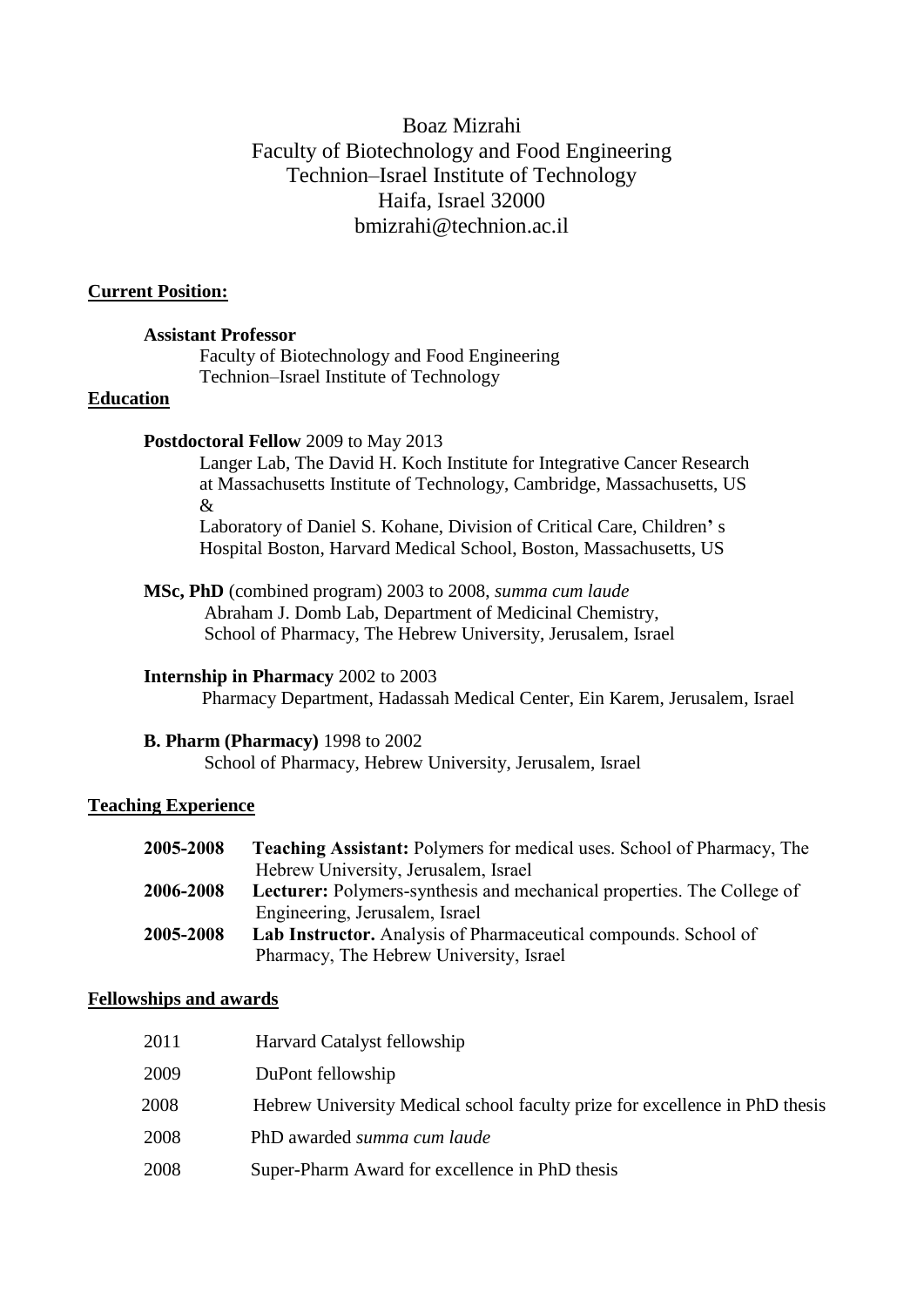| 2008 | Excellence in Teaching award, The Hebrew University |  |
|------|-----------------------------------------------------|--|
|------|-----------------------------------------------------|--|

- 2007 Grass Foundation fellowship
- 2007 Hebrew University Travel Fellowship award
- 2007 "Pharmaline" magazine award for young writers

# **Book Chapters**

- 1. *Active Implants and Scaffolds for Tissue Regeneration*. **Boaz Mizrahi** and Daniel Kohane. Springer, 2011.
- 2. *Lipospheres in Drug Targets and Delivery: Approaches, Methods, and Applications*. Abraham J. Domb, Aviva Ezra and **Boaz Mizrahi**. Taylor & Francis, CRC Press, 2005.

### **List of Publications (past three years)**

- 1. Doron Aframian, **Boaz Mizrahi**, Igal Granot and Abraham Domb. Evaluation of lipid-based bioerodable tablet compared with Biotene mouthwash for dry mouth. *Quintessence International*, 41, March 2010.
- 2. **Boaz Mizrahi**, Cristina F. Stefanescu, Celine Yang, Michael W. Lawlor, Dennis Ko, Robert S. Langer and Daniel S. Kohane. Elasticity and Safety of Alkoxyethyl Cyanoacrylate Tissue Adhesives. *Acta Biomaterialia*, 7, **2011**, 3150–3157.
- 3. **Boaz Mizrahi**, Silvia Irusta, Marshall McKenna, Cristina Stefanescu, Liron Yedidsion, MyatNoeZin Myint, Robert Langer, and Daniel S. Kohane. Microgels for Efficient Protein Purification. *Advanced Materials*, 23, 36, **2011**.
- 4. Avraham Avramof, **Boaz Mizrahi** and Abraham Domb. Preparation and characterization of a novel once-daily formulation of Diltiazem using Arabinogalactan as a channeling agent. *Journal of Applied Polymer Science,* 126, **2012**.
- 5. Ming Tao, Peng Yu, Binh T. Nguyen, **Boaz Mizrahi**, Naphtali Savion, Galina Sukhova, Frank D. Kolodgie, Renu Virmani, C. Keith Ozaki and Jacob Schneiderman. Locally Applied Leptin Induces Regional Aortic Wall Degeneration Preceding Aneurysm Formation in Apolipoprotein E–Deficient Mice *ATVB* 33, 2, **2013**.
- 6. **Boaz Mizrahi**, Kathryn A. Whitehead, Brian P. Timko , Mike Lawlor, Robert Langer, Daniel G. Anderson<sup>,</sup> and Daniel S. Kohane. A Stiff Injectable Biodegradable Elastomer, *Advanced Functional Materials*, 23, 12, **2013**.
- 7. **Boaz Mizrahi**, Xiaojuan Khoo, Homer Chang, Katalina Sher, Jung-Jae Lee, Silvia Irusta and Daniel S. Kohane. Long-lasting Antifouling Coating from Multi-Armed Polymer. *Langmuir*, 29, 32, **2013**.
- 8. **Mizrahi B**, Golenser J, Wolnerman JS, Domb AJ. Adhesive tablet effective for treating canker sores in humans. *Journal of pharmaceutical sciences*. 2004, Dec;93(12):2927-35. Wolnerman JS, Bergman Z, Zini A, **Mizrahi B**, Vered Y, Domb AJ, Mann J. A new gel for topical use in treating severe periodontal disease—clinical observation. Refu<sup>'</sup>at ha-peh yehashinayim. 2004 Apr;21(2):72-7, 99.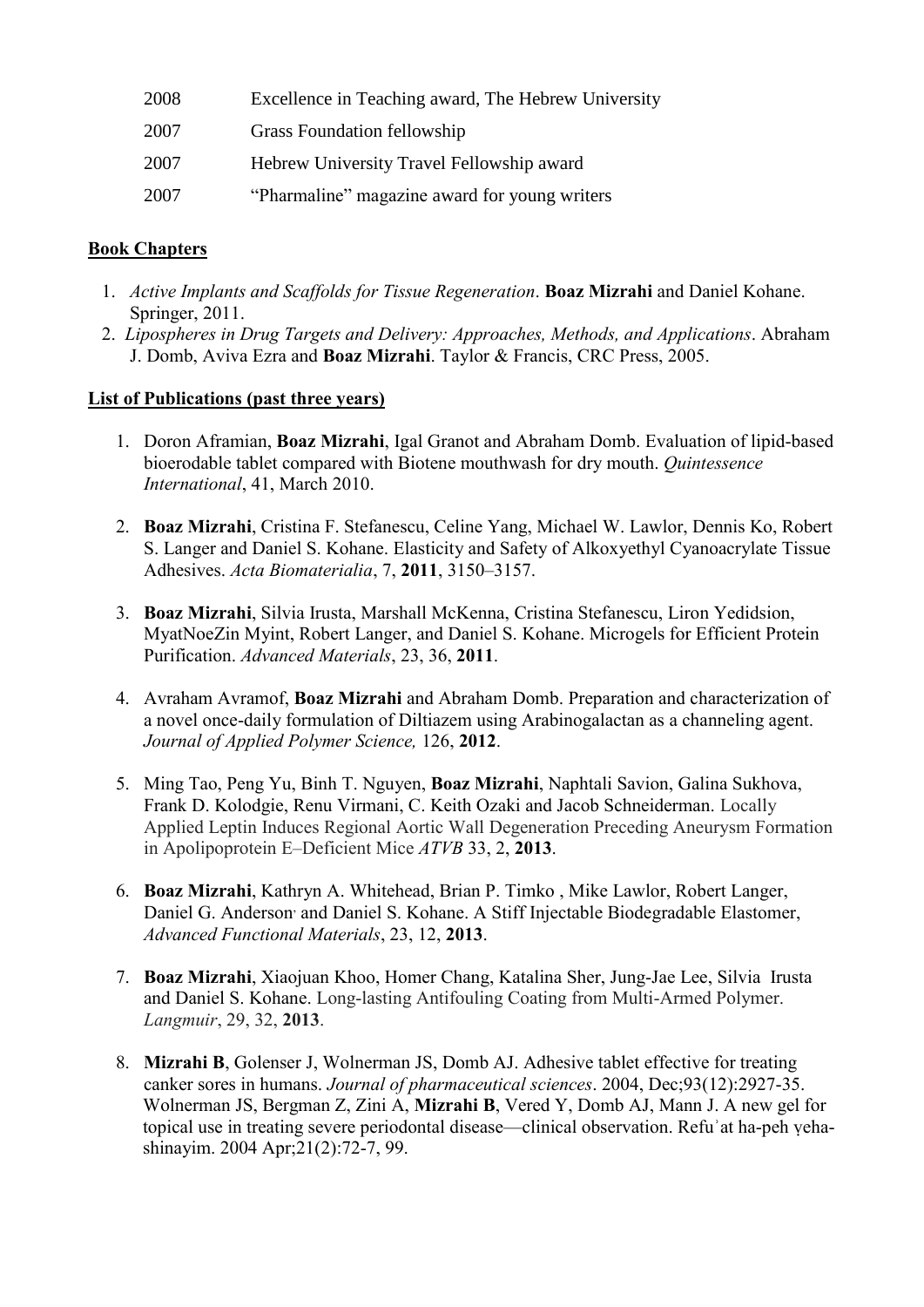9. **Mizrahi B**, Shapira L, Domb AJ, Houri-Haddad Y. Citrus oil and MgCl2 as antibacterial and anti-inflammatory agents. *Journal of periodontology*. 2006 Jun;77(6):963-8

10. **Mizrahi B**, Domb AJ. Mucoadhesive tablet releasing iodine for treating oral infections. *Journal of pharmaceutical sciences*. 2007 Nov;96(11):3144-50.

11. Davidi MP, Hadad A, Weiss EI, Domb A, **Mizrahi B**, Sterer N. The effect of a mild increase in temperature on tooth bleaching. *Quintessence international* (Berlin, Germany : 1985). 2008 Oct;39(9):771-5.

12. Brin YS, Golenser J, **Mizrahi B**, Maoz G, Domb AJ, Peddada S, Tuvia S, Nyska A, Nyska M. Treatment of osteomyelitis in rats by injection of degradable polymer releasing gentamicin. *Journal of controlled release*: 2008 Oct 21;131(2):121-7.

13. **Mizrahi B**, Shavit R, Domb A. Synthesis and characterization of polymeric implant for kyphoplasty. Journal of biomedical materials research. Part B, *Applied biomaterials*. 2008 Aug;86B(2):466-73.

14. Sterer N, Nuas S, **Mizrahi B**, Goldenberg C, Weiss EI, Domb A, Davidi MP. Oral malodor reduction by a palatal mucoadhesive tablet containing herbal formulation. *Journal of dentistry*. 2008 Jul;36(7):535-9.

15. **Boaz Mizrahi**, Abraham J. Domb. Mucoadhesive polymers for delivery of drugs to the oral cavity-A Review. *Recent Patents on Drug Delivery & Formulation*, June 2008. Shemer A, Amichai B, Trau H, Nathansohn N, **Mizrahi B**, Domb AJ. Efficacy of a mucoadhesive patch compared with an oral solution for treatment of aphthous stomatitis. *Drugs in R&D*. 2008; 9(1):29-35.

16. Brin YS, Nyska A, Domb AJ, Golenser J, **Mizrahi B**, Nyska M. Biocompatibility of a polymeric implant for the treatment of osteomyelitis. *Journal of biomaterials science. Polymer edition*. 2009;20(7-8):1081-90.

### **Patents:**

- 1. Particles and other substrates useful in protein purification and other applications. B Mizrahi, DS Kohane. WO Patent 2,012,116,001.
- 2. Particles and other substrates useful in protein purification and other applications. DS Kohane, B Mizrahi. WO Patent App. PCT/US2012/026,008.
- 2. Adhesive composition for the treatment of xerostomia. US11/959,997, 2010.
- 3. Adhesive composition. US757,508/12, 2010.
- 4. Microgel particles for protein purification. WO/2012/116001.
- 5. Tissue adhesive with minimal toxicity. US Pending, 2012.
- 6. Anti appetite adhesive composition. US Patent App. 12/835,591.
- 7. Bioactive extracorporeal circuit for blood modification. US Pending, 2013.